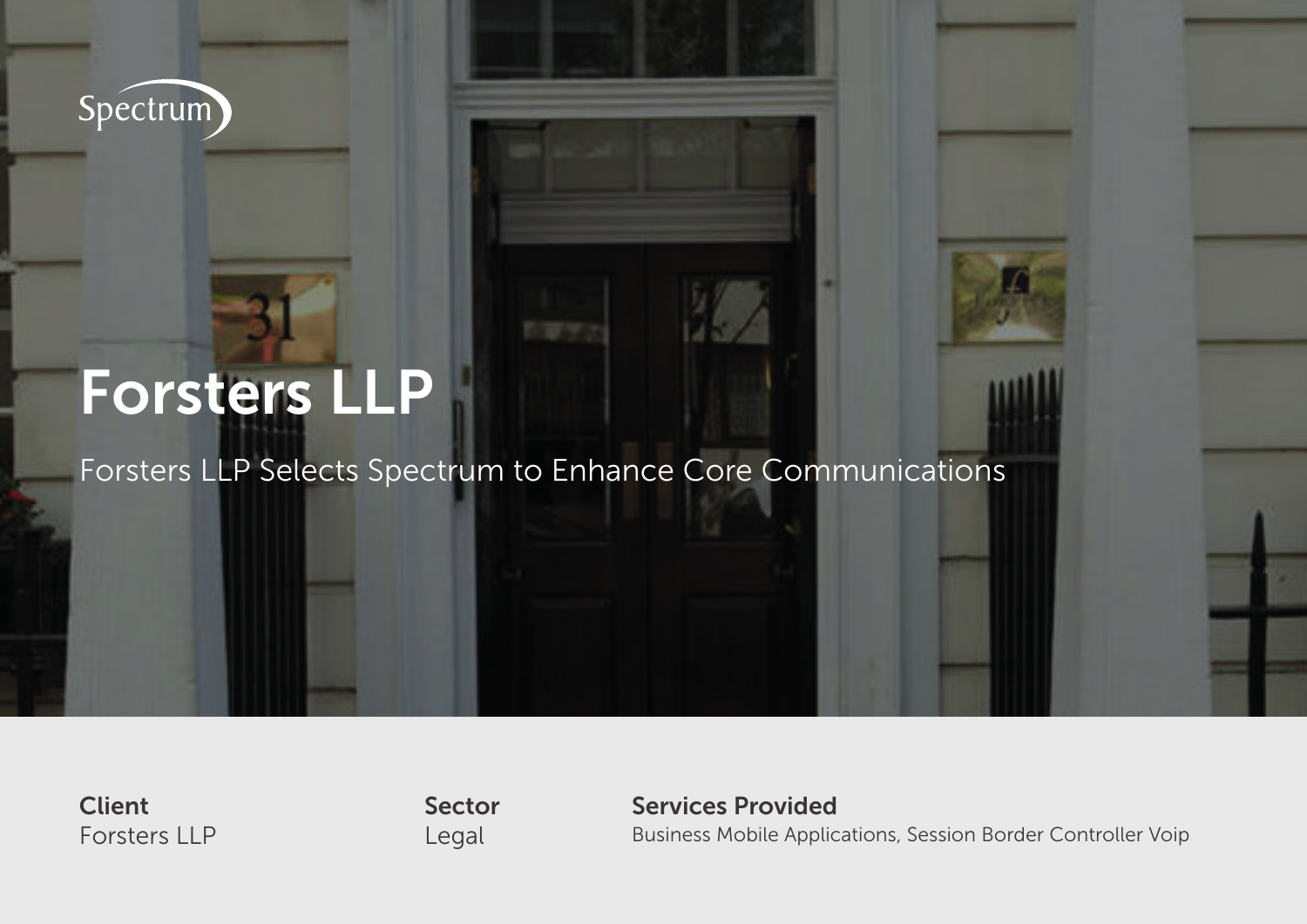## Profile

Forsters is a leading London law firm offering a wide range of services to corporate clients and private individuals. The firm is best known for its real estate and private client work, with one of the largest and most experienced full-service real estate teams in the UK. The firm also has thriving corporate and dispute resolution practices.

Forsters began in 1998 with 100 people based in offices in Grosvenor Street.

In 2005 the need for more space saw Forsters move to Hill Street where it remains today. Further expansion since 2010 has seen numbers rise above 300 and now the firm is housed in three adjacent buildings.

#### Solution

- Phased migration from Vodafone BlackBerry to EE4G iPhone devices.
- Wandera Mobile Data Optimisation application roll-out.
- IP telephony solution blending SIP and ISDN services.
- Sonus SBC installation.

### Results

- Enhanced mobile functionality and user experience.
- Access to 50% faster 4G speed.
- Control of mobile data usage in real-time.
- Enhanced DDI survivability and network security.
- Cost saving though rationalisation.

# The Challenge

With the rapid development of mobile communication technology Forsters were aware of the need to invest in the latest connectivity and devices to provide their expanding numbers with the optimal tools whilst maintaining and enhancing control over usage and costs.

As Forsters is located in central London a robust and seamless continuity solution was also required for fixed line communication. The challenge was to enhance existing infrastructure by enabling their network to address essential needs now and provide a strategic foundation for the future.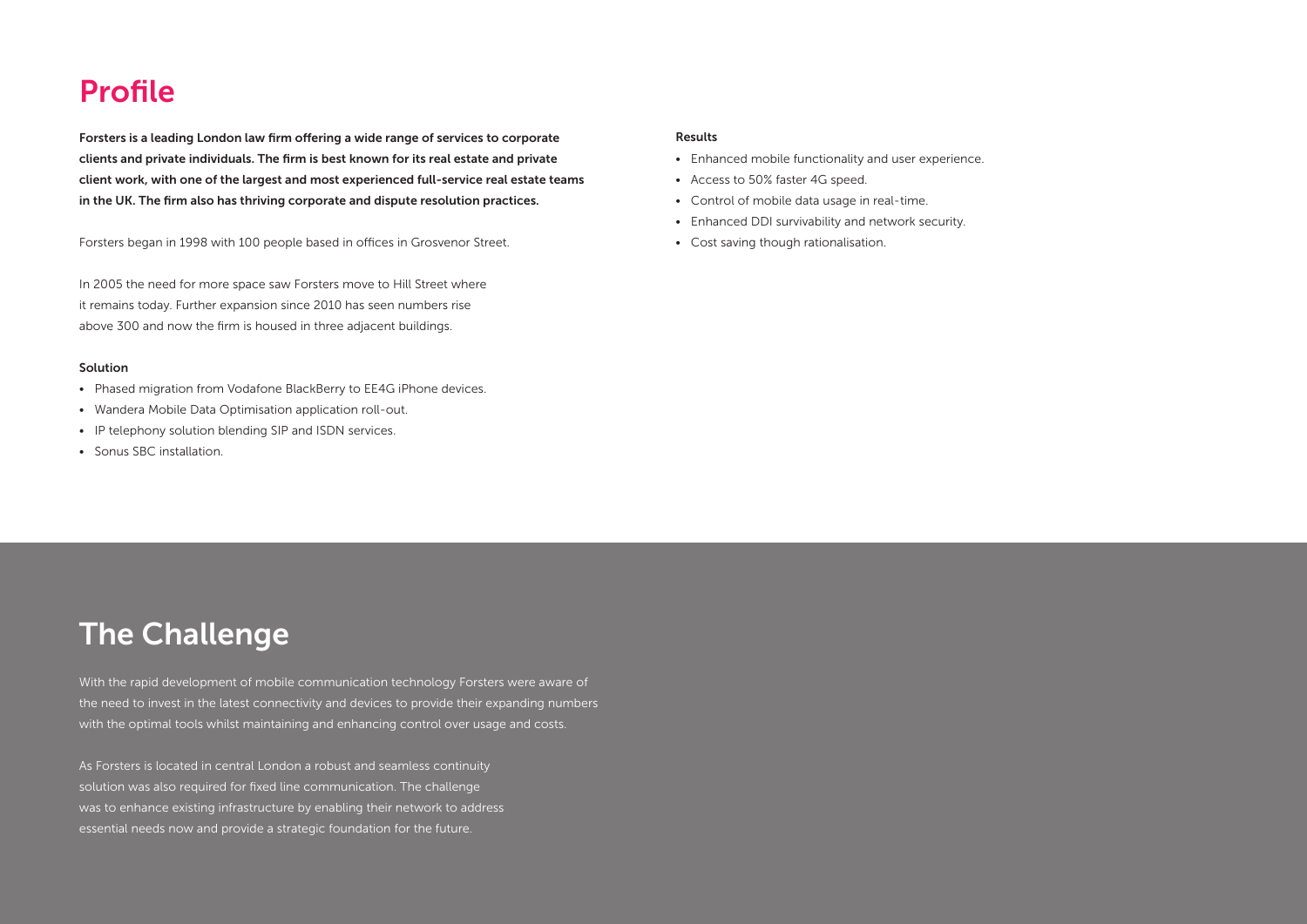## Spectrum's Approach

A full mobile communication audit providing independent recommendations including a transition from BlackBerry to iPhone, a port from Vodafone to EE4G and the addition of Wandera's Mobile Data Optimisation application across the fleet.

A phased implementation plan, prepared and executed to support a smooth transition and end user adoption. Access to Spectrum's Account Management Team, who provide the very best ongoing support for Forsters bespoke requirements.

Rationalisation of existing connectivity and migration over to a Spectrum IP telephony solution, incorporating SIP and ISDN services, took place, providing complete control over the routing of individual DDIs.

Integration of a Sonus Session Border Controller into existing infrastructure, enabled any-to-any connectivity between legacy PBX technology and SIP connectivity.

### The Results

Changing to iPhone allowed the users to benefit from enhanced functionality and an improved user experience. The new mobile network improved 4G access and data speed which is 50% faster than Vodafone on average. Forsters also value the improved billing platform which incorporates vital cost centre reporting.

Implementing Wandera's data cost management and compliance services Forsters are able to manage their company mobile data consumption in real-time and gain better insight into usage.

Moving to Spectrum's SIP product along with the installation of a Session Border Controller ensures Forster's communication are safe, secure and reliable. They have complete DDI survivability across all the numbers in their estate.

This hybrid solution not only secures the network now but enables Forsters to advance their UC strategy.